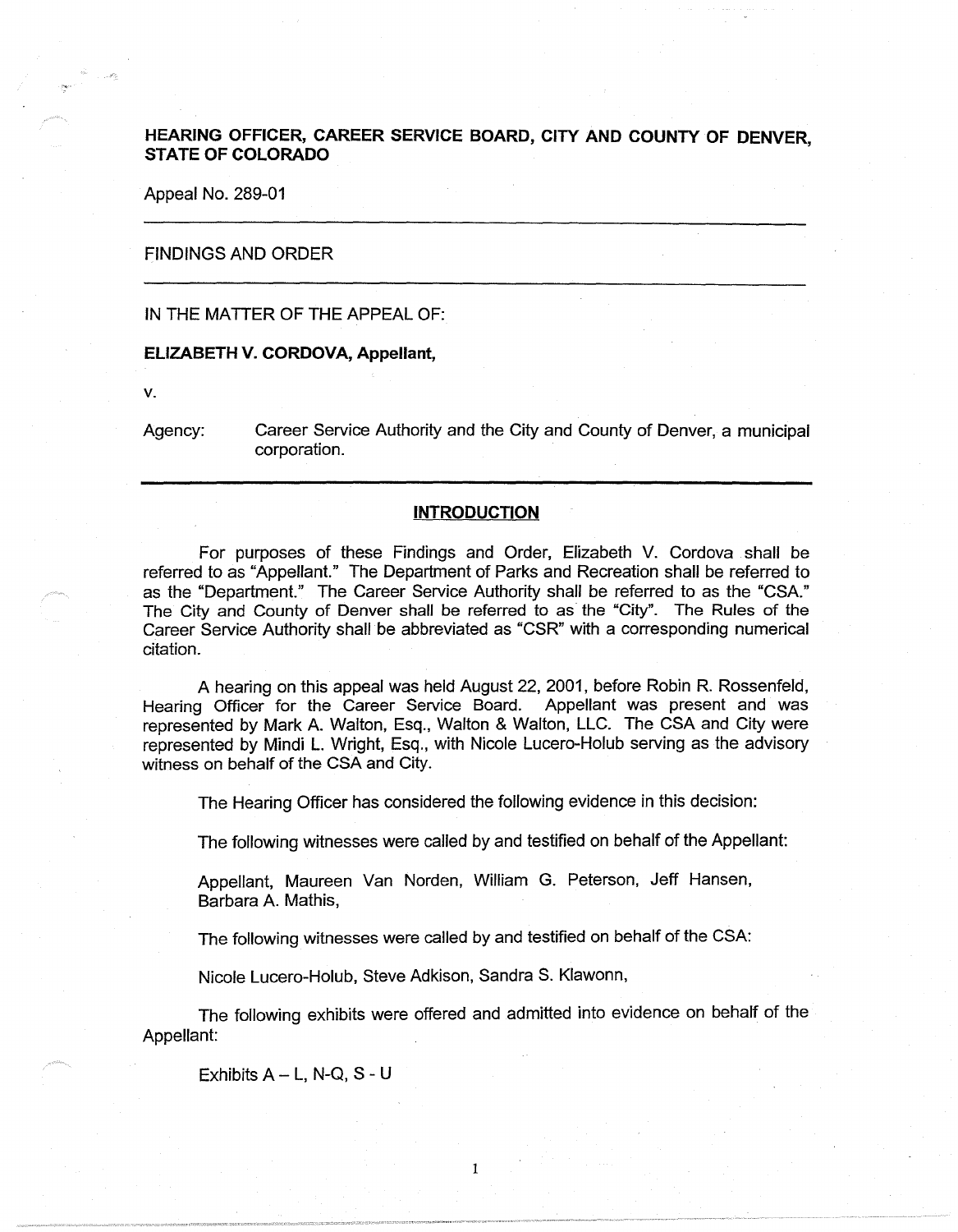The following exhibits were offered and admitted into evidence on behalf of the Agency:

Exhibits  $3, 7 - 10, 16$ 

The following exhibits were admitted into evidence by stipulation:

Exhibits A- E, I, **K, 0-Q, 3,** 7, 9, 16

The following exhibits were offered but not admitted into evidence and therefore not considered in this decision:

None

# **NATURE OF APPEAL**

Appellant appeals the classification decision reclassifying her as a Purchasing Technician. She is requesting that she be reclassified as a Staff Assistant. She is also asking that the Hearing Officer order the Department of Parks and Recreation to comply with CSR §7-60 regarding work assignments outside of job classification.

### **ISSUES ON APPEAL**

Whether the CSA properly classified Appellant as a Purchasing Technician or should she have remained classified as an Administrative Assistant or reclassified to Staff Assistant?

Whether the Hearing Officer has the jurisdiction to require Appellant be compensated for working outside her classification?

Does the doctrine of equitable estoppel apply to this matter?

### **PRELIMINARY MATTERS**

The parties submitted written closing arguments on September 6. The CSA also filed a response to Appellant's closing argument on September 14. These documents were considered by the Hearing Officer in reaching her decision.

### **FINDINGS OF FACT**

1. Appellant is employed in the Finance/Administrative Division of the Department of Parks and Recreation. She has worked for the City since 1989. She was originally a Clerk Typist Ill. By August 1993 she had been promoted several times, the last time to Senior Secretary. During the 1995 JAJE conversion, Appellant was reallocated to Administrative Assistant, and was placed under the supervision of Barbara Mathis, Staff Assistant.

2. According to Appellant, Ms. Mathis was responsible for reviewing her work, but that most of her assignments actually came from the Director of Finance.

3. Appellant and Ms. Mathis were responsible for handling requisitions for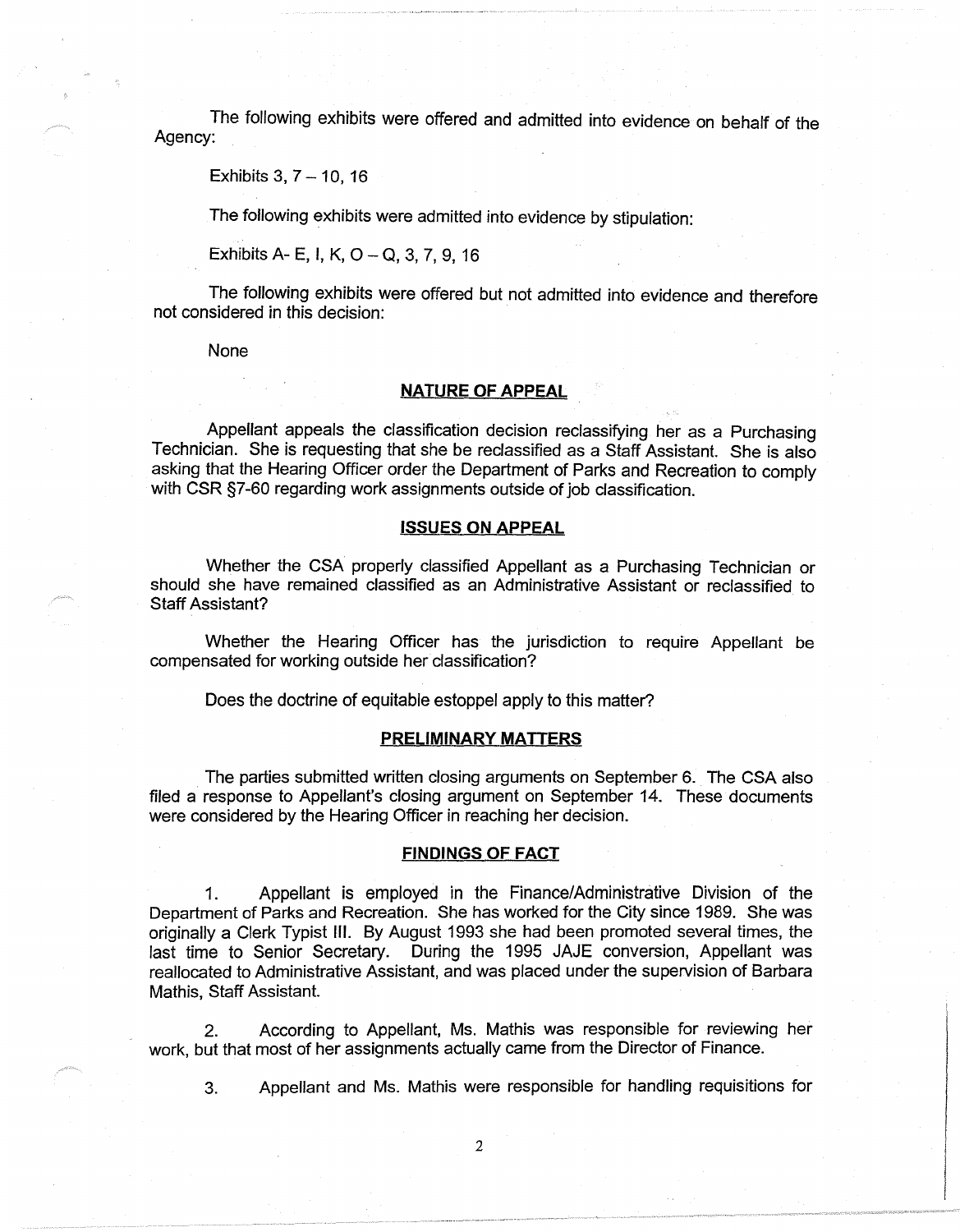purchases, tracking encumbrances, maintaining and reconciling information about capital inventory, maintaining files, and working with the auditors. Appellant was also responsible for bus and parking passes for the Riverpoint facility.

Ms. Mathis suffered from health problems and was increasingly absent after 1995. She was absent for any time ranging from a few days up to three months.

5. In order to ensure that the work was done, Ms. Mathis and Appellant organized the duties so that they each were able to provide backup for the other. (See, Exhibit, F, G, H) Eventually, due to Ms. Mathis's extended absences, Appellant assumed all of Ms. Mathis's duties except supervising herself. According to both Appellant and Ms. Mathis, Appellant's assumption of Ms. Mathis's duties became more "permanent" rather that intermittent by 1999.

6. Appellant's PEP's and PEPR's were never modified to show any change of responsibilities. (Exhibits K, S, T, U)

7. Ms. Mathis took a leave of absence effective January 31, 2000. She subsequently retired from the Department in or about June 2000.

8. The Department posted for a replacement for Ms. Mathis. However, the position has remained vacant, except for a two-week period at the end of December 2000, and Appellant has performed Ms. Mathis's duties as well as her own since February 2000.

9. In February 2001, some of Ms. Mathis's duties were redistributed to Division of Finance employees other than Appellant.

10. Several of Appellant's. witnesses (Maureen Van Norden, William G. Peterson, Jeff Hansen) testified that they received no reduction in service during Ms. Mathis's absences or since her departure as Appellant assumed her duties.

11. The Department never requested Appellant receive compensation for her assumption of duties outside her title as required by CSR §7-68.

12. On November 16, 2000, Appellant received a PEPR evaluation for the period ending August 15, 2000. Jungoak Haddock, Accounting Supervisor and Appellant's acting supervisor, wrote:

Liz did an excellent job assuming the expanded responsibilities of the purchasing section of the department during this evaluation period. For much of this period, the Staff Assistant (supervisor) position has been vacant. In spite of this vacancy, Liz has been managing Parks & Recreation purchasing providing all the support to the field, management, other City agencies and outside entities in addition to performing duties as an Administrative Assistant. Liz is well organized and thorough in her work and has made a significant contribution to the efficiency and effectiveness of the purchasing section of the Department. She participated in discussions and decision-making related to purchasing issues while maintaining a high standard within her own area of responsibility. Liz has made a (sic) progress in being cooperative and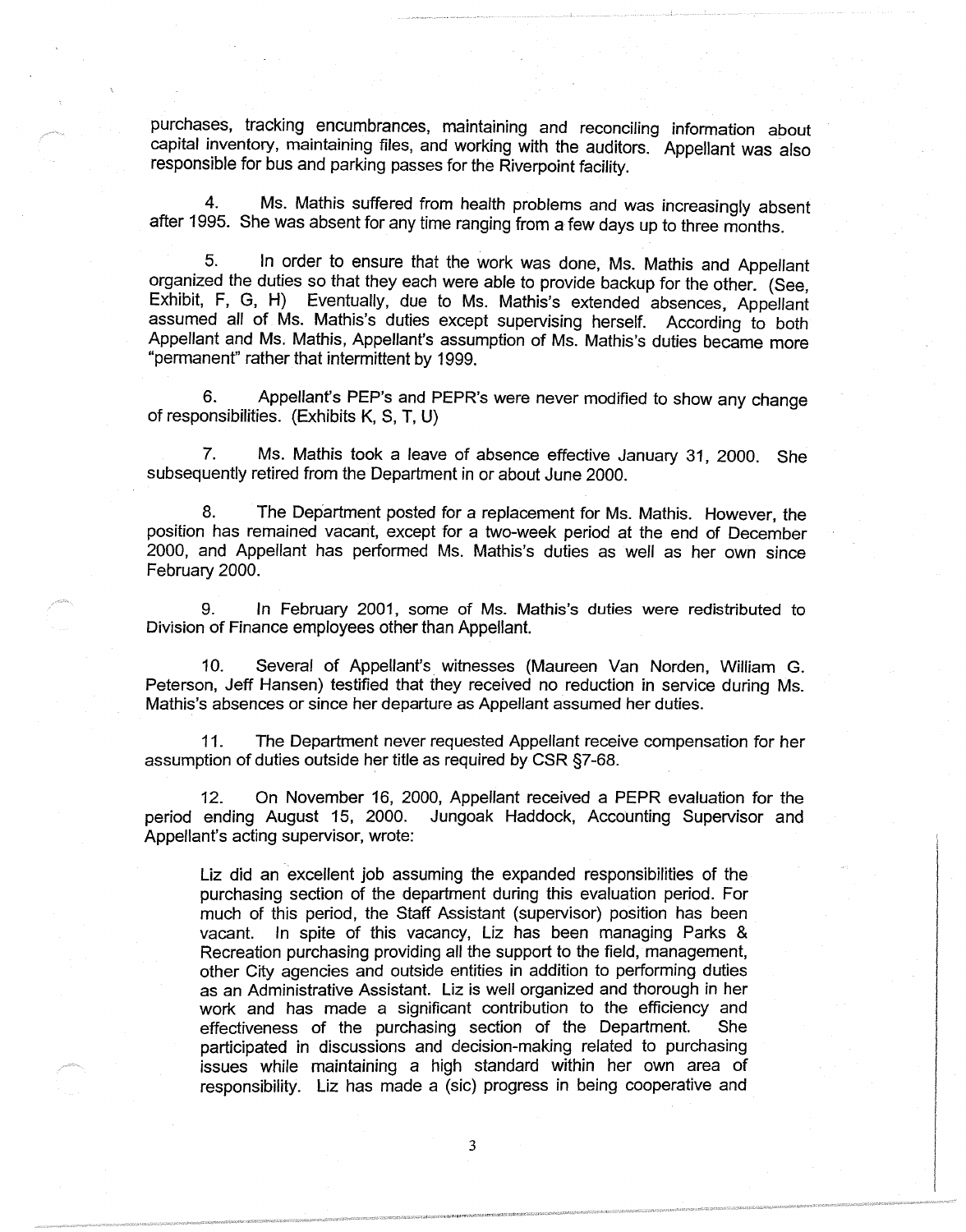supportive toward her co-workers, field personnel, and me personally as her interim supervisor. In addition, Liz has completed the encumbrance balance reconciliation to the City Aspen records for all divisions and established an aspen location table. Currently, Liz is working on another major project reconciling Parks & Recreation inventory, which is essential for the Aspen fixed asset module inventory conversion. Completing these projects while performing her duties was truly an exemplary accomplishment. As a result, Liz earned a rating of outstanding for this evaluation period.

(Exhibit 8, p. 4)

13. Appellant was awarded a merit increase in pay as a result of her PEPR evaluation of "outstanding" for the year ending August 15, 2000.

14. On January 31, 2000, Appellant submitted a Request for Classification Consideration. She wrote that the reason for her request was "Identical duties of the Staff Assistant have been assigned to the Administrative Assistant." Ms. Haddock signed the Request "for Barb M." (Exhibit A)

15. In the Request, Appellant described her primary duties as follows:

Prepare/process contract justification forms and tracking forms, track contract through City system until contracts are executed. 50%

Prepare/process purchase requisitions. Track requisitions through Purchasing until an encumbrance number has been assigned. 50%

Prepare/process change orders for expenditure contracts, amendments to contracts, and for reconciliation on contracts and encumbrances. 50%

Reconcile all encumbrance balances against the Auditor's encumbrance balances including rejected documents and inventory control. 50%

(Exhibit A)

During the field audit conducted by Nicole Lucero-Holub (see below), the percentages for the above duties were modified to equal 100%. They were changed to 10%, 35%, 35%, and 20%, respectively. (Exhibit A)

16. On September 27, 2000, Ms. Lucero-Holub conducted a field audit of Appellant's position in response to Appellant's request for reclassification. She warned Appellant that the field audit could result in any of three alternatives: reclassification upwards, reclassification downwards, or a determination that Appellant was properly classified as an Administrative Assistant.

17. Ms. Lucero-Holub not only met with Appellant for an hour and a half, but she also talked with Ms. Haddock and Fred Weiss, Director of Finance. She also reviewed Appellant's PEPR. Before the Classification Audit Report (Exhibit 3) was finalized, Ms. Lucero-Holub gave Appellant the opportunity to review the information and make corrections, changes and additional comments to her findings.

4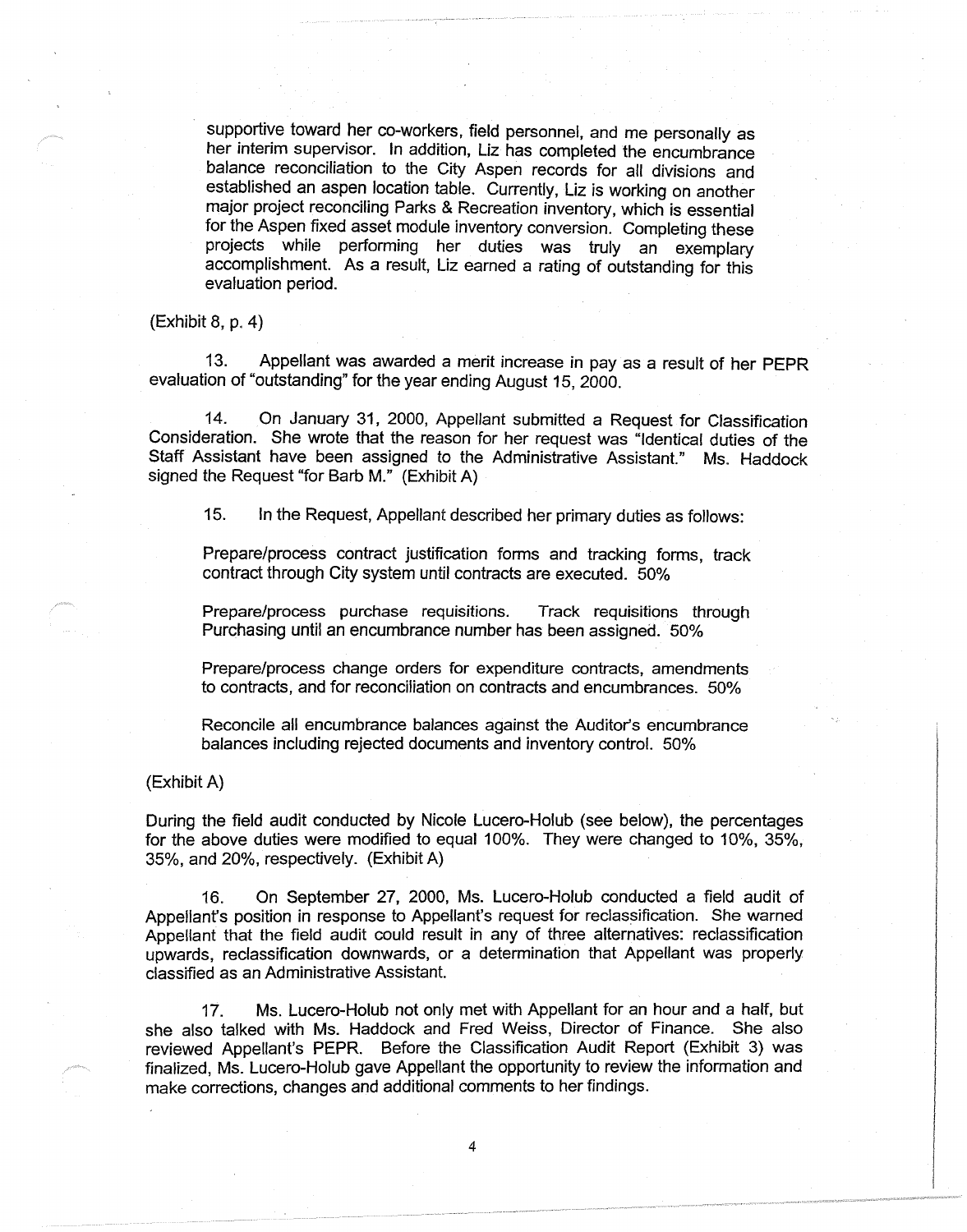18. Ms. Lucero-Holub was never told that Appellant was performing Ms. Mathis's "exact duties;" Appellant indicated that she was performing "similar duties." Further, Ms. Haddock and Mr. Weiss told Ms. Lucero-Holub that the assignment of the Staff Assistant duties was only temporary.

The incumbent reports directly to the Staff Assistant in the Purchasing Section. The Staff Assistant is currently vacant and the in process of being filled. The preceding Staff Assistant was on a leave of absence from April 2000 through June 2000 and resigned effective July 1, 2000. The incumbent has been acting on behalf of the Staff Assistant during her absence....

### (Exhibit 3, p. 2)

19. Ms. Lucero-Holub compared Appellant's predominant duties (i.e., those most important to the position based upon priority, frequency of performance and impact of error) with Administrative Assistant, Staff Assistant and Purchasing Technician. She found, in relevant part:

#### Administrative Assistant (803-A)

The general statement of duties for the Administrative Assistant job class is to "perform administrative duties for cabinet member, deputy directors of large charter department, directors of divisions within large charter departments, and directors of independent agencies or agencies under the Mayor." Classification is determined by ascertaining the level and organizational reporting relationship of the incumbent's supervisor. In this instance the incumbent's immediate supervisor is not at the appropriate level in the organization to utilize the Administrative Assistant classification. Nor is the incumbent performing the predominant secretarial or clerical duties of an Administrative Assistant.

#### Staff Assistant (805-A)

The general statement of duties for the Staff Assistant job class is to coordinate payroll, budget, purchasing, personnel, information or report processing to assist organizational staff. The field audit revealed the incumbent directly reports to a Staff Assistant and the Staff Assistant is responsible for administering the incumbent's PEP. The field audit as well as the Accounting Supervisor's comments in the findings, also indicates that the contract duties the incumbent is performing are temporary duties, as a result of the Staff Assistant vacancy. The contract duties the incumbent performs are clerical in nature in that she reviews, verifies, processes and track the contracts through the approval process. Once the contracts are approved and distributed to all parties, the contracts are monitored by the Contract Compliance Analyst. Due to the temporary duties and responsibilities as well as the reporting relationship to the Staff Assistant, Staff Assistant class would not be appropriate for the incumbent.

The field audit also revealed incumbent's predominant duty is to perform purchasing functions (55%). The incumbent primarily reviews, verifies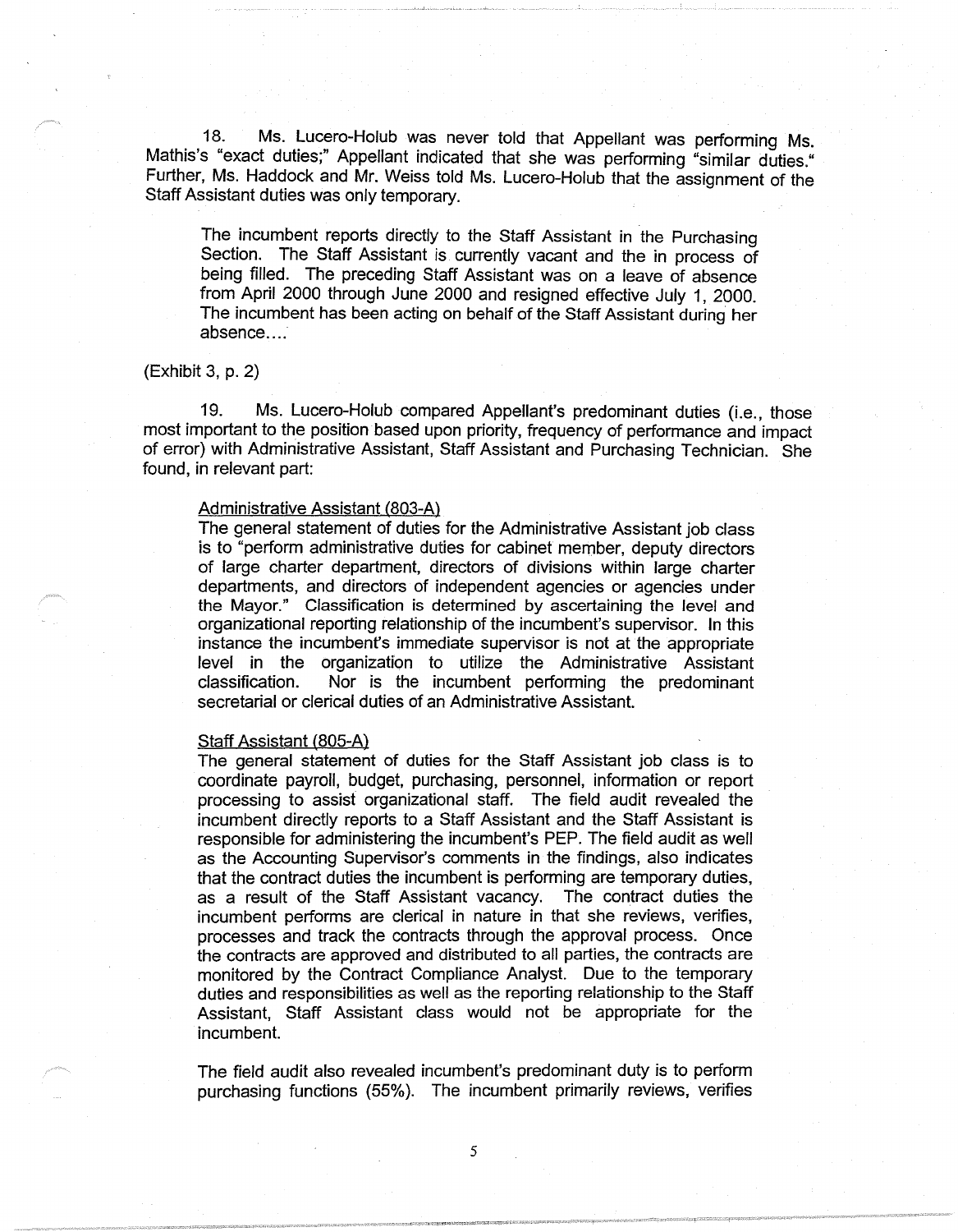and processes purchase orders or requisitions and invoices and organizes/maintains inventory files. The class concept for the Staff Assistant is that an individual must be performing some combination of duties in areas of payroll, budgeting, purchasing, personnel, information or report processing to assist organizational staff. The incumbent performs a few of the duties on the Staff Assistant class specification, these include job responsibilities (JR's) # 3, "coordinates purchasing for operating supplies and equipment, works with purchasing department on bid and vendor selection for acquisition of goods and services, tracks purchasing and repair invoices, monitors condition and operation of equipment and maintains contracts for equipment repair." Although, the incumbent is not actually responsible for "coordinating" the purchasing the incumbent actually reviews, processes and tracks the requisitions. The incumbent only has signing authority on the requisition if the item has already been budgeted. Final signing authority on all purchases is done by the Appointing Authority and the Budget and Management Office.

The incumbent also performs some of #10, "provides professional and clerical support for supervisor ... " The incumbent is responsible for acting on behalf of her supervisor while the supervisor is out of the office. She also is responsible for providing her supervisor and the Accounting Supervisor with secretarial support as requested, and back-up support for the Director's assistant. In summary, this classification is not comparable nor is it appropriate for the incumbent's predominant duties.

### Purchasing Technician (614-D

The general statement of duties for the Purchasing Technician job class is to review purchase request forms and inventory levels, researches current City bids for acquisitions of parts, supplies and services. Based on the findings the incumbent spends 55% of her time performing purchasing duties and responsibilities. She spends 35% of her time preparing and processing requisitions and 20% of her time performing the annual encumbrance reconciliation for purchasing and contracts which include a report of her findings to be submitted to her supervisor. The incumbent's duties are consistent with JR (job responsibility)

#1, "organizes purchase request data, provides advice to requisitioning departments, and reviews requisitions for accuracy prior to processing internal purchasing forms."

#2 - "some positions may prepare purchase orders."

#5 - "verifies parts or supply numbers to ensure ordering numbers correspond, make corrections as needed."

The incumbent spends 35% of her time performing job responsibilities (JR's) #1, 2 & 5, preparing, processing and reviewing/verifying requisitions.

 $#7$  – "some positions utilize a computer database to identify and resolve pricing, receiving and issuing discrepancies to ensure balancing of the inventory. Reconciles inventory balances to a variety or (sic) reports and support documents."

#11 - "some positions run cyclic inventory reports on a monthly basis and ensures proper computer inventory for current and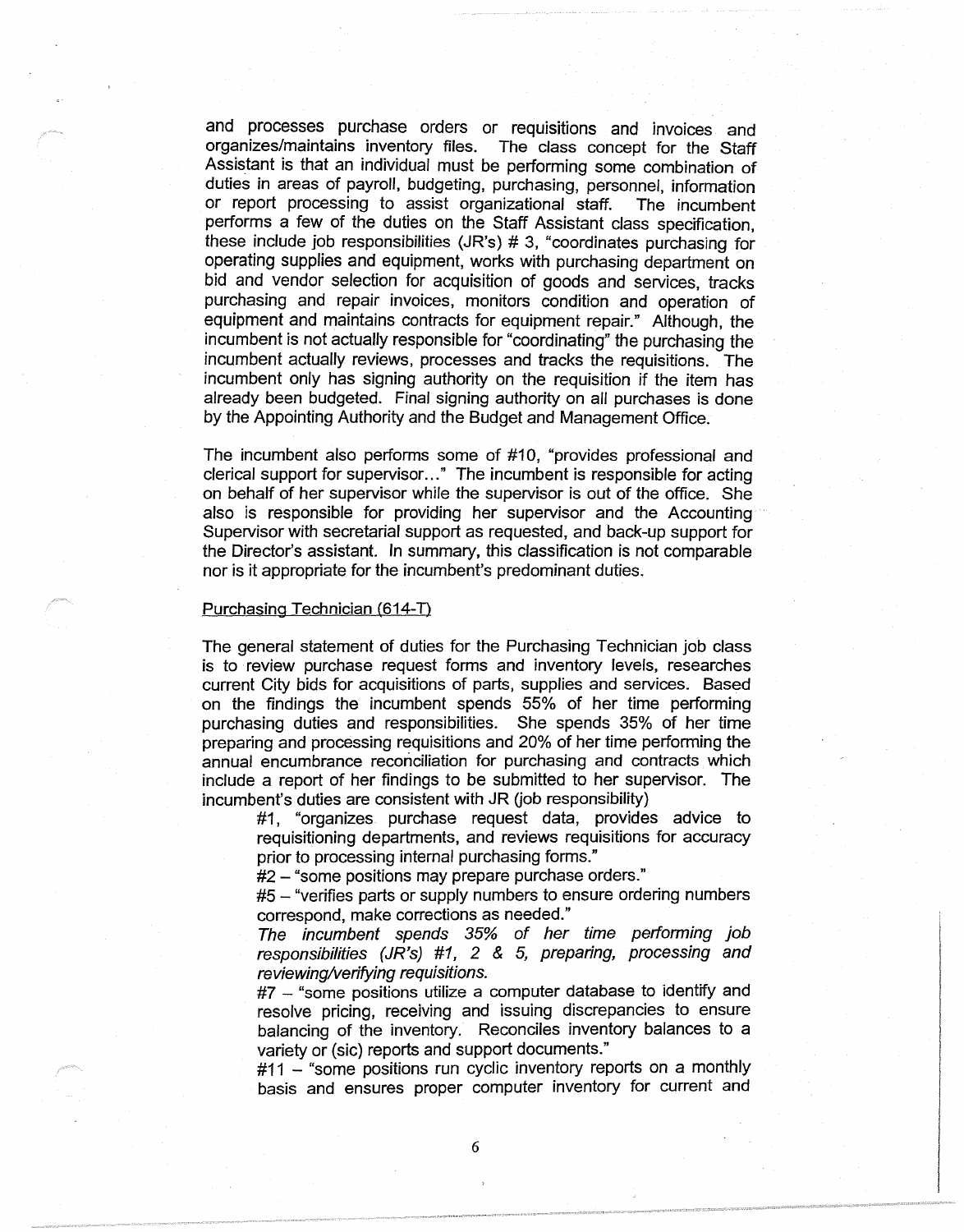projected usage."

The incumbent utilizes a database for tracking requisitions and contracts and is responsible for the maintenance of the database. The incumbent also spends 20% of her time performing the annual department encumbrance reconciliation. Throughout the year the incumbent is responsible for assisting with inventory and inventory control. She also coordinates the annual inventory with the field personnel.

 $#10$  – "some positions maintain files and review all adjustments made or requested by other user for completeness and accuracy. Makes necessary changes to maintain the integrity of the system." The incumbent is responsible for filing and maintenance of original purchasing documents and invoices.

The JR's relate to the duties that a Purchasing Technician would perform. The incumbent primarily reviews, verifies and processes purchase orders/ requisitions and invoices and organizes/maintains inventory files. In summary, the incumbent's predominant duties are commensurate with the Purchasing Technician classification.

(sic; italics in original) (Exhibit 3, pp. 5-6)

20. Based upon the above analysis, Ms. Lucero-Holub concluded that Appellant's position should be reallocated from Administrative Assistant to Purchasing Technician.

21. Appellant's pay grade and step were changed from grade 803-A, step 19, to grade 614-T, step 0. Her monthly pay rate remained at \$3,362. However, as a result of the "downgrade" after the reclassification audit, the PEPR evaluation for the year ending August 15, 2000, was deemed "not to exist" and Appellant has had to repay the merit pay she was awarded for her outstanding performance and extra work under the "non-existent" PEPR.

22. Appellant was sent her Classification Notice on January 10, 2001. (Exhibit B) She requested administrative review on January 18. (Exhibit C) The reclassification to Purchasing Technician was affirmed by Sandra S. Klawonn, Team Manager, by a letter dated June 3 and served on Appellant on June 4. (Exhibit D) This appeal was filed with the CSA Hearing Officer on June 14, 2001. (Exhibit E)

22. Appellant never filed a grievance against her supervisors at the Department of Parks and Recreation for assigning her work duties above her job title for more than 30 days and/or for their failure to request permission from the Personnel Director to continue such assignment after 180 days, violations of CSR §7-68.

7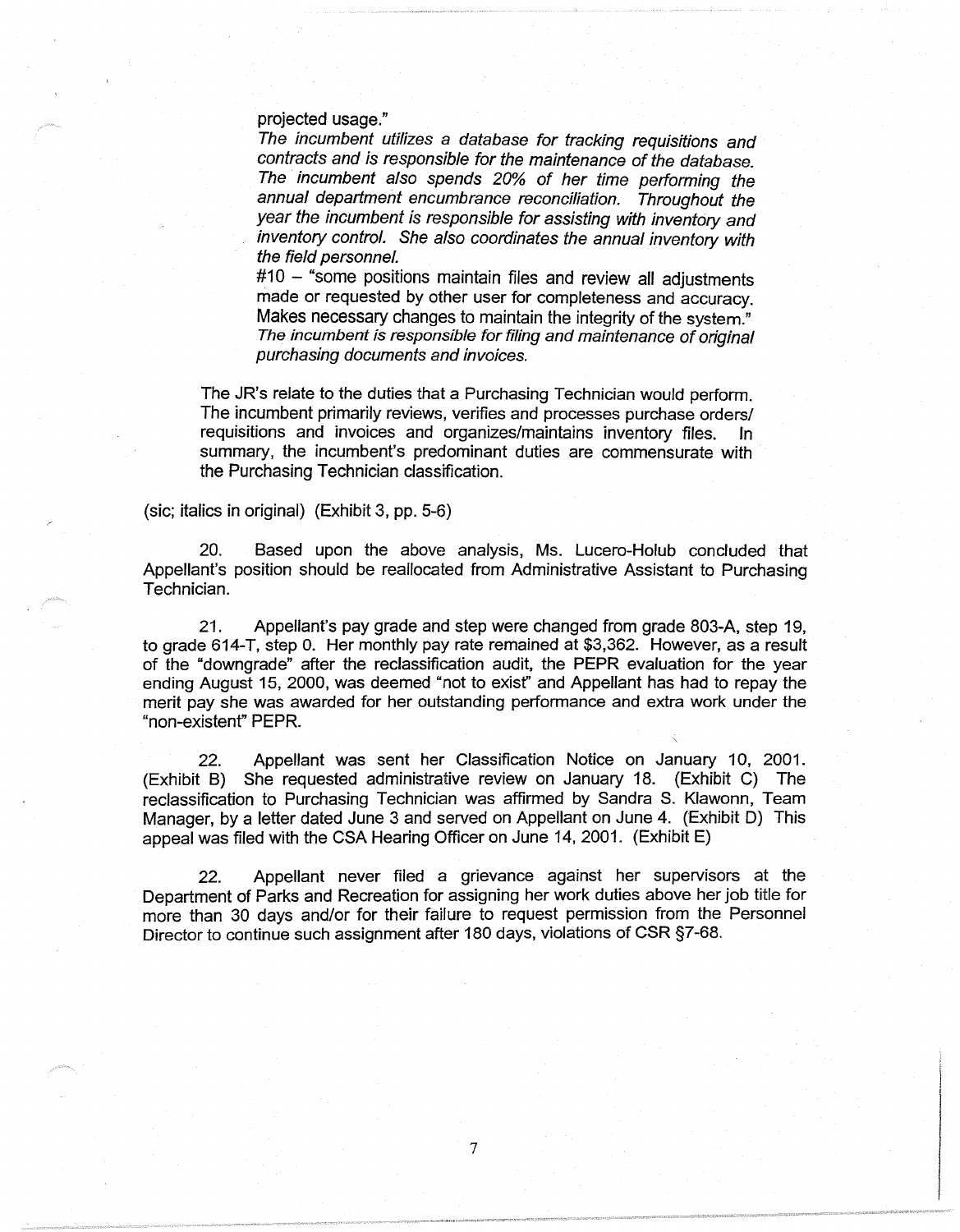## **DISCUSSION AND CONCLUSIONS OF LAW**

# Applicable Denver City Charter and Career Service Rule Provisions

Both the Denver City Charter and the Career Service Rules concerning the creation of classifications within the system are relevant here. The Rules in effect at the time of Appellant's Request for Classification Audit provide:

#### Section 7-10 Charter Provisions (Denver City Charter, Section C5.26)

The charter provisions relating to the classification plan as follows: "The City Council annually shall by ordinance enact, after annual recommendations are made by the Career Service Authority, classification and pay plans for all positions in the Career Service, and for positions not in the Career Service, based upon the duties of the several positions ... "

#### Section 7-20 Classification Plan

The classification plan comprises a schematic list of classes supported by written specifications setting forth the duties and responsibilities of each class and the qualifications necessary for appointment to a position of that class.

#### Section 7-40 Definitions

Section 7-41 Class

A class shall comprise one or more positions that are so nearly alike in the essential character of their duties and responsibilities that the same pay scale, title, and qualification requirements can be applied and they can fairly and equitably be treated alike under like conditions for all other personnel purposes. The same qualification requirements shall be applied to all positions in a class regardless of the agency in which the position is located.

### Section 7-42 Class Title

The title of a class shall be the official title of every position allocated to that class for personnel purposes. Organizational titles may be used for other purposes.

### Section 7-43 Class Specification

The class specification shall state the characteristic duties, responsibilities, and qualification requirements which distinguish a given class from other classes. The specification shall be descriptive, but not restrictive; that is, the class specification shall describe the more typical types of work which may be allocated to a given class, but shall not be construed to restrict the assignment of other duties related to the class.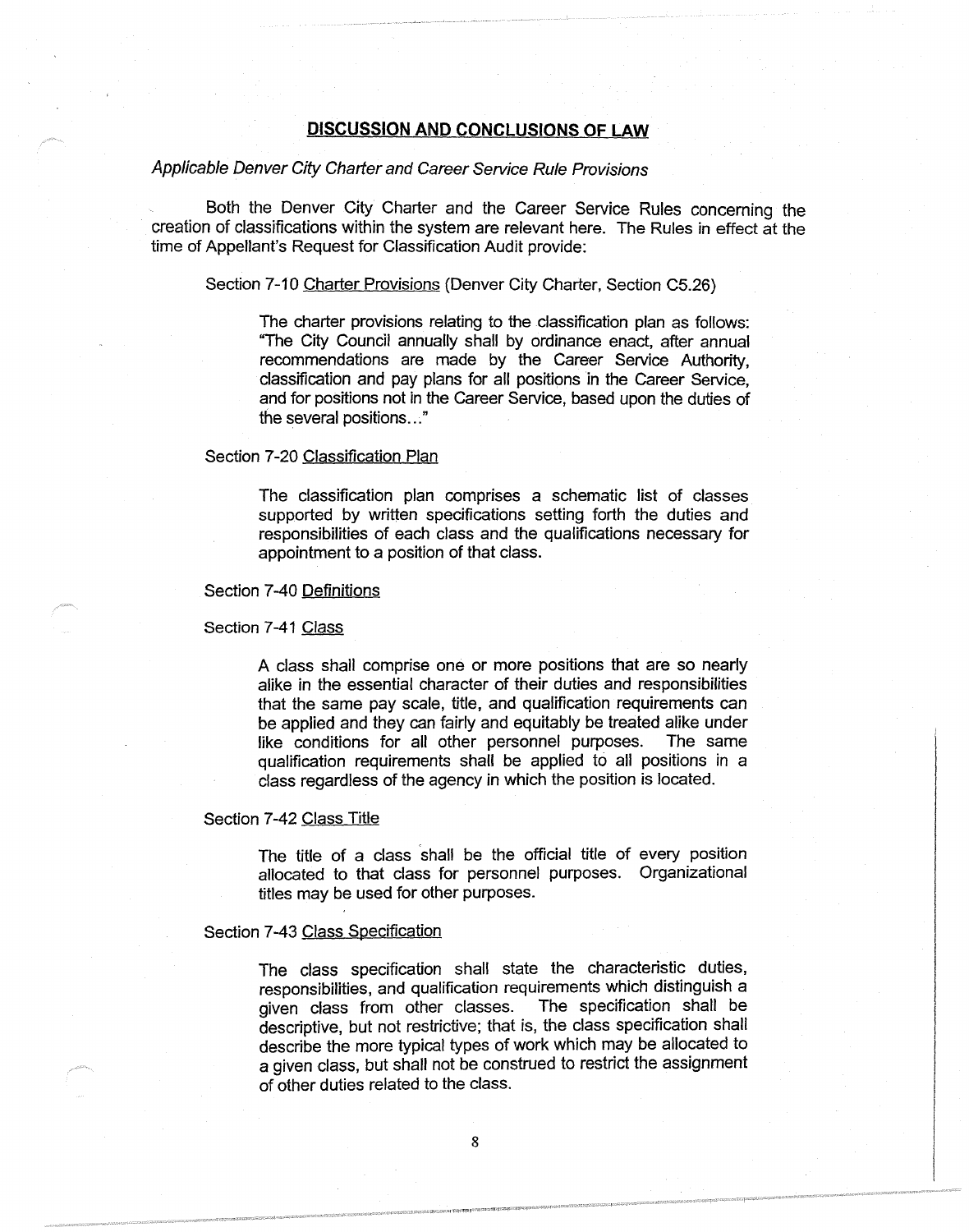# Section 7-60 Administration of the Plan

#### Section 7-65 Purpose of Reallocation

Reallocation is intended to be used to recognize change in classification resulting from:

- a) Gradual change of duties: A gradual change in the level of duties and responsibilities, or
- b) Operational change of agency: A complete or partial reorganization affecting numbers of employees, significant additions of new equipment, or substantial changes in methods or procedures affecting numbers of employees, or
- c) Changes in classification plan: A classification study or maintenance review resulting in changed class specifications.

Reallocation is not an alternative to promotion or a substitute for disciplinary action.

### Section 7-66 Reallocation of Positions

- a) Management responsibilities: The appointing authority is responsible for assuring that employees are assigned duties that are appropriate to their class. Where a significant change in the level or kind of duties and responsibilities is assigned to an agency or is to be assigned to an individual, except for a temporary period as described in Subsection 7-68 Temporary Assignment of Duties, or by the addition of duties and responsibilities that are incidental to the primary duties and responsibilities, such change shall be reported to the Career Service Authority for consideration of the effect on the classification of the position involved.
- b) Basis for reallocation of individual positions: Filled positions may be reallocated from one class to another class on an individual basis where all of the following conditions are found to exist:
	- 1) Significant changes have occurred in the level of duties and responsibilities of the position, rather than changes in the performance of the incumbent.
	- 2) Such change has been gradual, rather than resulting from assignments to a specific employee in a short period of time in accordance with Paragraph 7-68 a) Temporary Assignment of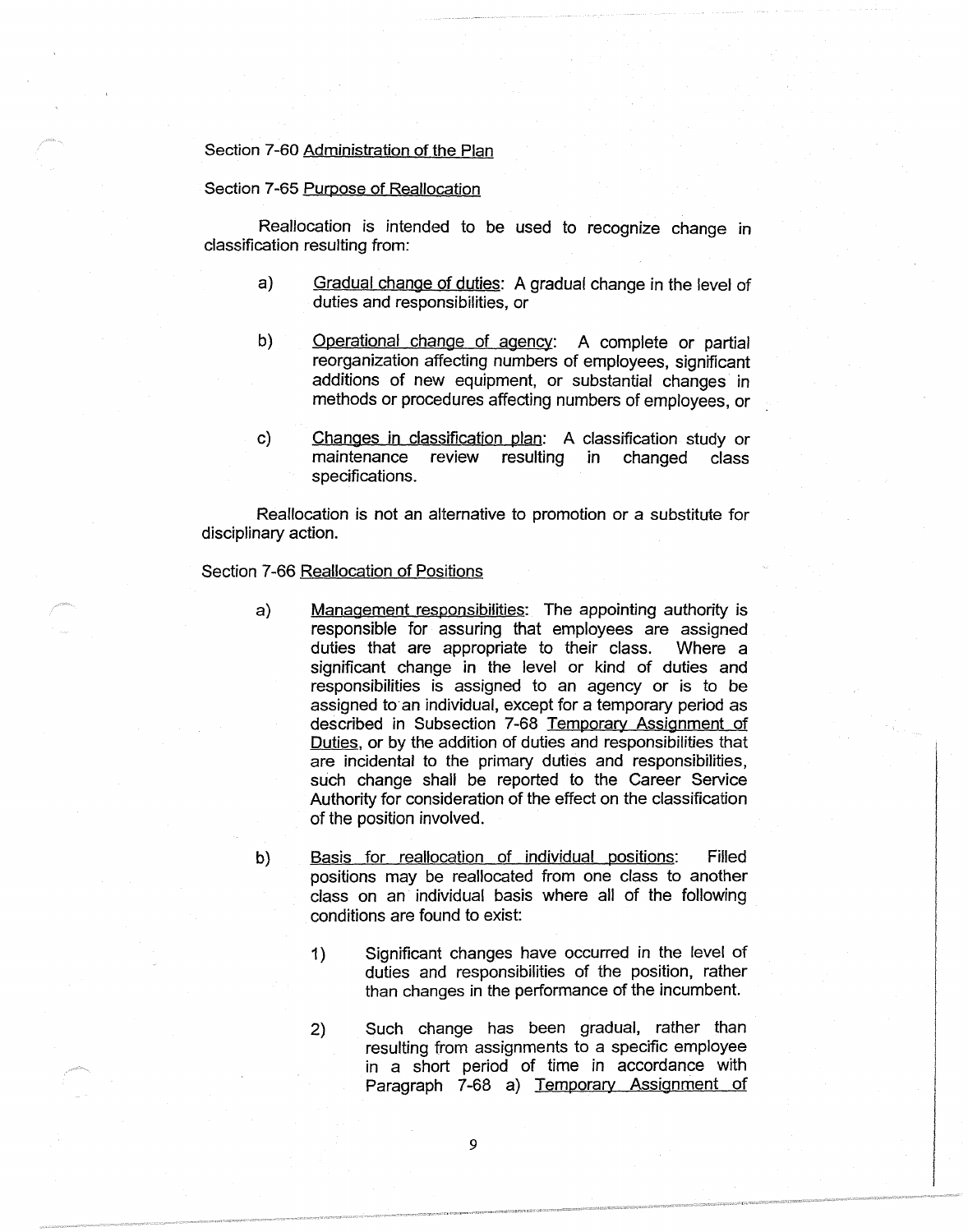Duties.

- 3) Such changes in duties and responsibilities are of a permanent nature and have been performed in the position for ninety (90) days or more.
- c) Request for review of individual position: The appointing authority, the Career Service Authority, or an incumbent may initiate a request for review of a position if permanent and significant change has gradually occurred in the duties and responsibilities. Such requests shall be submitted only during an open filing period from January 1 through January 31 of each year. Upon a finding that extraordinary conditions exist, the personnel director may waive this limitation. The appointing authority or incumbent shall use the request form prescribed by the Career Service Authority.
- d) Review of individual position: Following the open filing period, the Career Service Authority shall review the changes in the position to determine if the facts presented warrant further consideration, based on the position description and a current performance enhancement plan. Positions for related positions may be requested if needed.
- 
- g) Report on classification decision: The Career Service Authority shall advise the appointing authority and all affected employees of the classification decision.
- h) Request for review of classification decision: The appointing authority or any affected employee who disagrees with a classification decision may, within ten (10) calendar days from the mailing of the classification decision, request a review of the decision by the Personnel Director. The request for review shall state all of the following:
	- 1) the specific reasons for disagreement;

\* \* \*

- 2) the title of the class specification involved; and
- 3) the specific rule, ordinance, or charter provision violated; and
- 4) the action sought.

The Personnel Director or his or her designee shall review the protest and shall inform the applicant of his decision. Any incumbent or appointing authority who is aggrieved by this action of the Personnel Director or the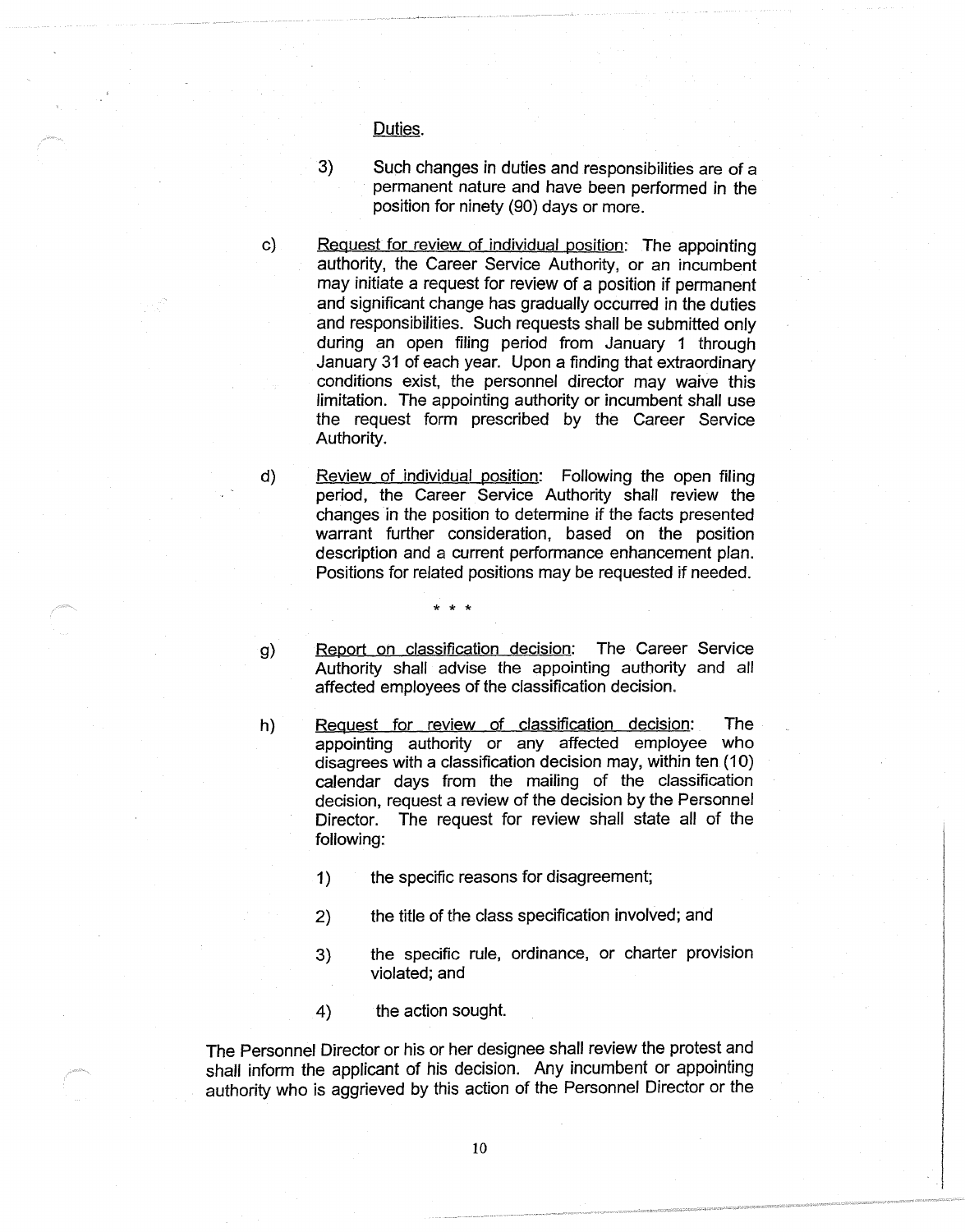designee may appeal in accordance with Rule 19 APPEALS. The period of time for filing the appeal shall be computed in accordance with subparagraph 19-22 a) 2).

#### Section 7-67 Effect of Reallocation on Incumbent

c. Effective date:

1) If a position is to be reallocated and the employee occupying the position is eligible to remain in the position, then the reallocation must become effective August 1 following the submission of the request for the review of the position.

### Section 7-68 Work Assignment Outside of Job Classification

An appointing authority may assign the duties of a vacant higher level job classification to an employee in a lower job classification for a period of 180 consecutive calendar days. Assignments for periods longer than 180 consecutive calendar days require the approval of the personnel director or designee.

a. Assignments outside of the job classification can be made for up to 30 consecutive calendar days without a change to pay status of the affected employee. On the 31<sup>st</sup> day and for the duration of the temporary assignment, the employee shall receive 6.9% above their regular pay. However, the employee's job classification will not change when the 6.9% pay increase goes into effect.

# Section 18-10 Definitions

#### A. Grievance

For the purposes of the Career Service personnel rules the term "grievance" shall mean an issue raised by a Career Service employee relating to the interpretation of rights, benefits or conditions of employment as contained in the Career Service personnel rules, the Charter of the City and County of Denver, or ordinances relating to the career service.

#### Section 18-12 Grievance procedure

If a work related dispute was not resolved through alternative dispute resolution or if alternative dispute resolution was not previously attempted and a career service employee has a grievance as defined in Section 18-10(a) of this rule, the employee may file a grievance according to the following procedures:

1. Form: The grievance shall be presented in writing and shall be dated. It shall include the name and address of the grievant, the action which is the subject of the grievance,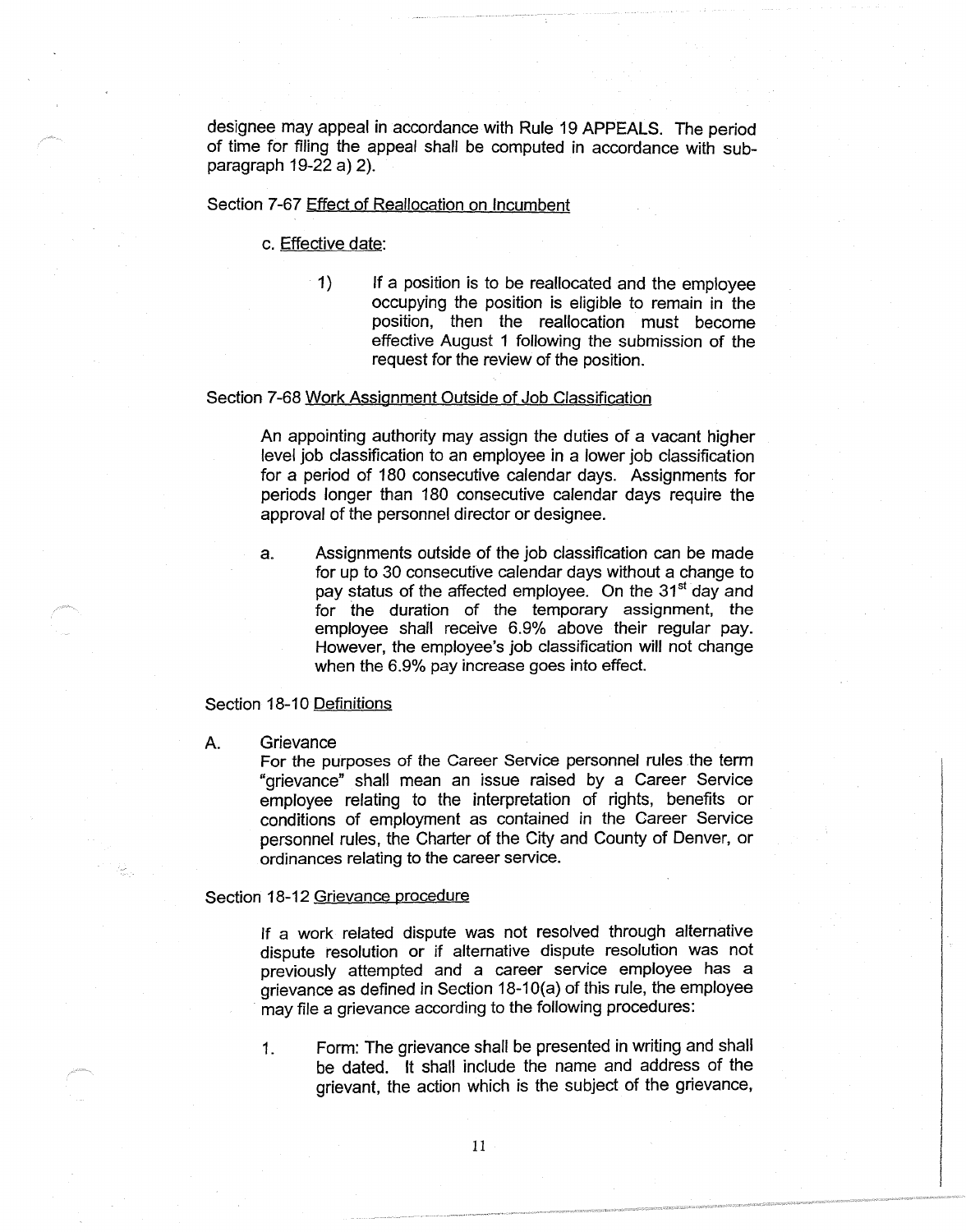the date of the action, and a statement of the remedy sought. The grievance form shall have a certificate of mailing or certificate of hand delivery which indicates the date the grievance was placed in the mail or was hand delivered to the immediate supervisor.

- 2. Filing with Supervisor: The employee shall present a grievance to the immediate supervisor within ten (10) calendar days after notification of the action which gives rise to the grievance....
- 3. Filing with Agency Head: If the response of the immediate supervisor does not resolve the grievance and the employee wishes to pursue the grievance further, the employee shall present the grievance to the head of the agency, or designee, in writing within ten (10) calendar days after receiving the decision of the immediate supervisor....
- 6) Filing with Career Service Authority: If the employee still feels aggrieved after receipt of this decision, or the agency head has not responded within ten (10) calendar days, and the grievance concerns an alleged violation of Charter provisions relating to the Career Service, ordinances relating to the Career Service, or the Career Service Rules, and the employee ants to pursue the grievance further, the employee must appeal to the Hearings Officer of the Career Service Board in accordance with the provision of Rule 19 APPEALS....

### Section 19-10 Actions Subject to Appeal

The following administrative actions relating to personnel matters shall be subject to appeal:

- a) Actions of the Personnel Director: Actions of the Personnel Director or a designated representative. Which meet all of the following criteria:
	- 1) The action results in an alleged violation of the Career Service provisions of the Denver City Charter, or Ordinances relating to the Career Service, or the Personnel Rules.
	- 2) The action arises out of:
		- (b) the classification of a career service position, as provided in paragraph 7-66 h) Request for review of classification position.

3) The action is one which the Personnel Director is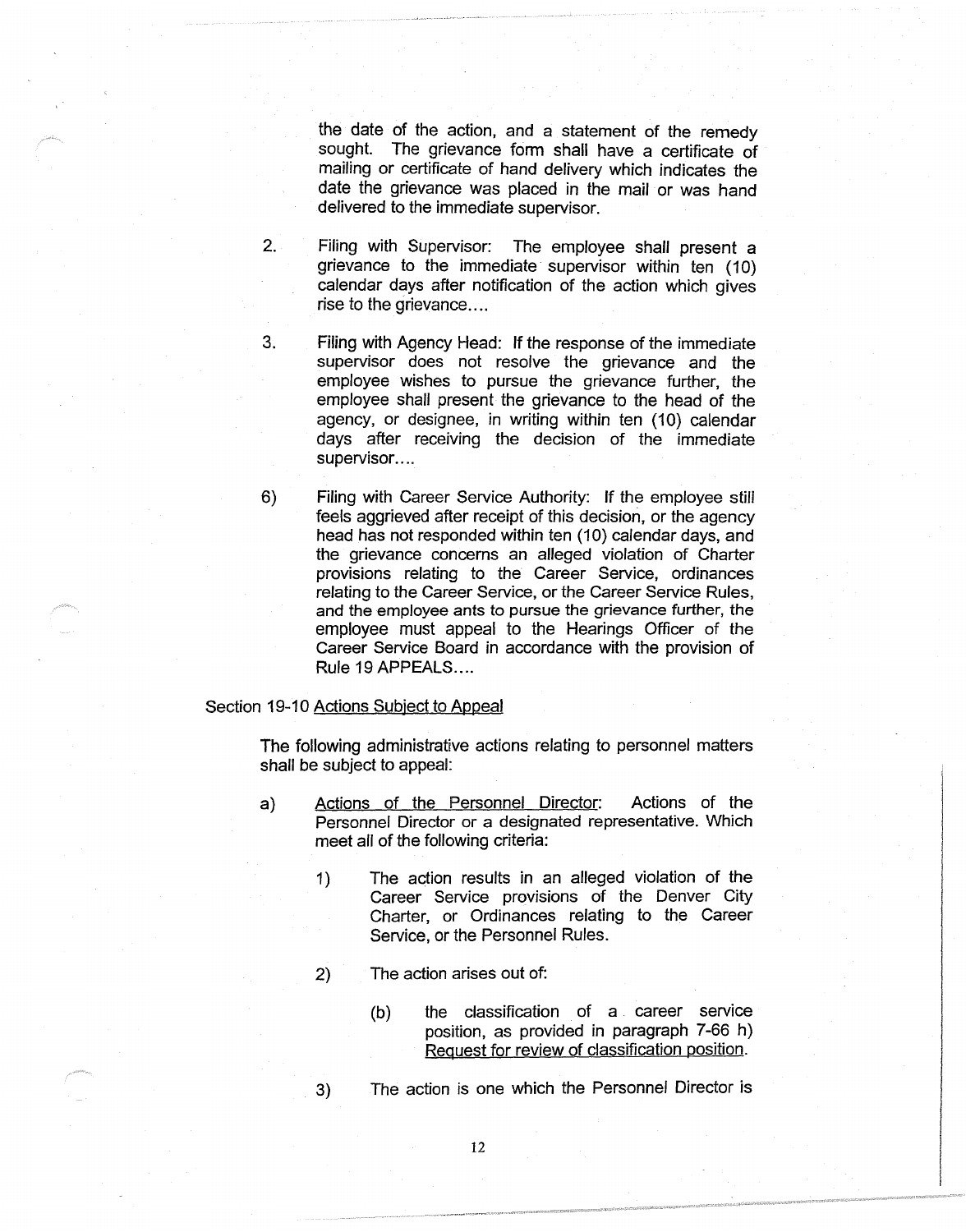not required to perform, and over which personal discretion or judgment in its performance is permissible.

- Actions of an appointing authority: Any action of an appointing authority resulting in dismissal, suspension, disqualification, layoff, or involuntary retirement other than retirement due to age which results in alleged violation of the Career Service Charter Provisions, or Ordinances relating to the Career Service, or the Personnel Rules.
- d) Grievance resulting in rules violations: Any grievance which results in an alleged violation of the Career Service Charter Amendment, or Ordinances relating to the Career Service, or the Career Service Personnel Rules. The grievance must be in conformance with and processed pursuant to the requirements of Section 18-10 Grievances of Employees.

# **Discussion**

b)

Because Appellant is appealing her reclassification to Purchasing Technician, she has the burden of proof in this case. Appellant must establish that she is incorrectly classified and that she should be reclassified to another pre-existing classification within the CSA system that better describes her predominant job duties.

The Hearing Officer has considered all the evidence presented and reviewed the arguments of both sides. While initial review of this matter seems complex, it is really very simple. Appellant was classified as an Administrative Assistant reporting to a Staff Assistant. The Staff Assistant was suffering from health problems and was absent for increasingly longer periods of time for over four years. To ensure that required work was performed in a timely manner, the Administrative Assistant and Staff Assistant were cross-trained in each other's duties and served as "back-up." Eventually, the Staff Assistant left the Department's employ, first by taking an extended leave of absence and then by retiring. At the same time, the Administrative Assistant, who had been assuming the Staff Assistant's job, applied for reclassification upwards into a Staff Assistant title. While she was assigned the Staff Assistant's duties in excess of 30 consecutive days, she never demanded that the Department compensate her for her work outside her title or receive permission from the Personnel Director for the continuing assignment after it lasted more than 180 days. Almost 240 days after the Staff Assistant's last day, the Administrative Assistant's position was audited. The auditor was told that the Administrative Assistant's position was audited. Administrative Assistant was performing additional duties temporarily; she was not told that the Administrative Assistant had assumed any additional duties for over 180 days. After reviewing the Administrative Assistant's predominant duties, the auditor concluded that the Administrative Assistant had been wrongly classified and reclassified her to Purchasing Technician, effective August 1, 2000. To complicate matters, while the reclassification did not affect the Administrative Assistant's rate of pay, it cancelled the August 15, 2000 outstanding PEPR rating and the merit increase she was awarded under the PEPR. The irony is the merit increase was based upon her having assumed the extra duties and performing them in an "outstanding" manner. The Administrative Assistant was then ordered to repay the merit increase because, given the timing of the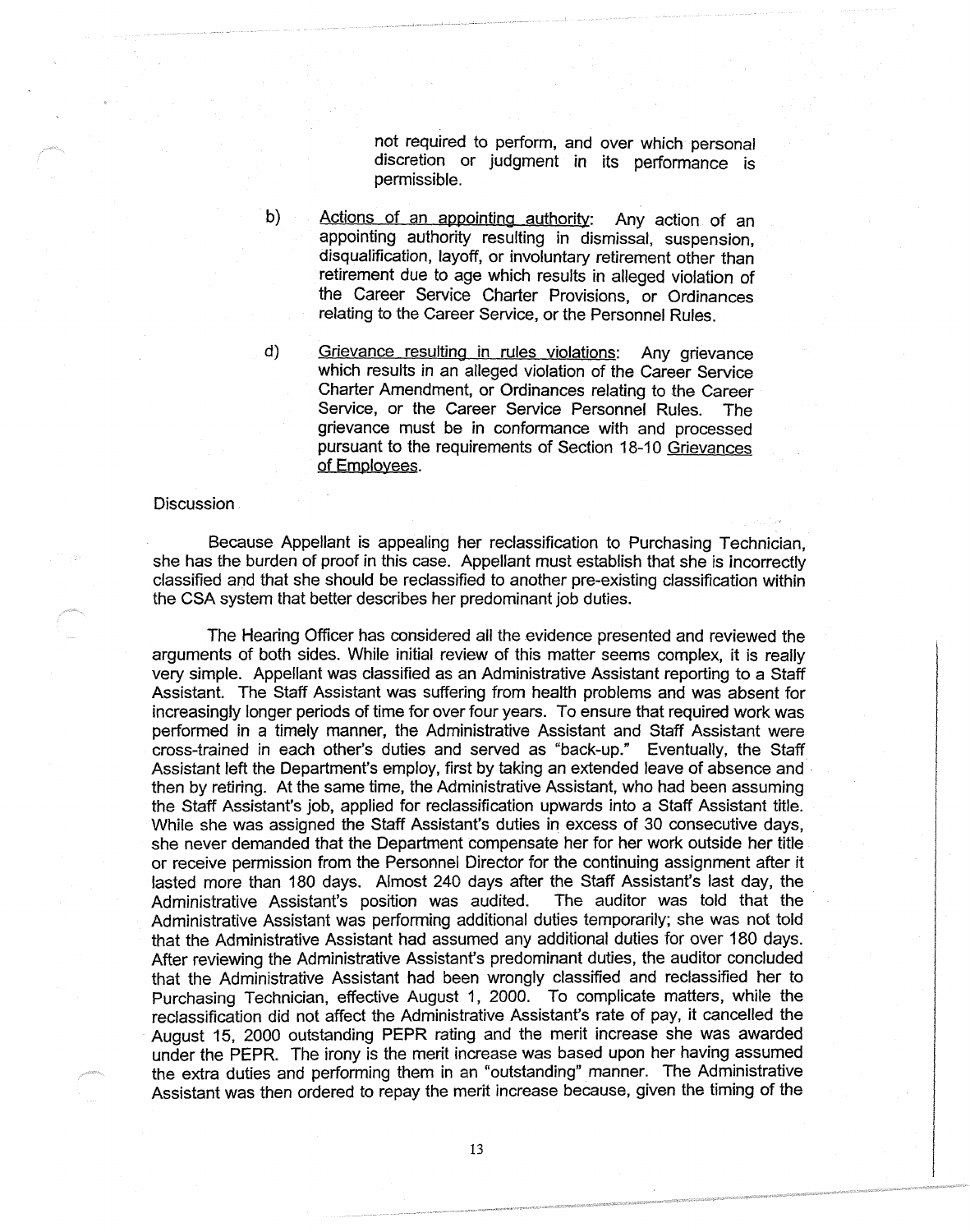underlying PEPR and the audit, the PEPR was deemed not to have existed.

The rule for determining the correct classification is to look at the predominant duties for the position. Predominant duties are defined as the job responsibilities that are the most important to the position based upon priority, frequency of performance and impact of error. The auditor, and by extension, the Hearing Officer, must look at the nature of the duties, not the volume of the work or the attributes of the incumbent holding the position.

CSR §7-66 b) provides that filled positions may be reallocated from one class to another class on an individual basis where all of the following conditions are found to exist:

- 1) Significant changes have occurred in the level of duties and responsibilities of the position, rather than changes in the performance of the incumbent.
- 2) Such change has been gradual, rather than resulting from assignments to a specific employee in a short period of time in accordance with Paragraph 7-68 a) Temporary Assignment of Duties.
- 3) Such changes in duties and responsibilities are of a permanent nature and have been performed in the position for ninety (90) days or more.

It is important to note that there is nothing in this Rule that prohibits the "downgrading" of a position if the reclassification audit reveals that the position was incorrectly classified in the first place.

CSR §7-66 b) requires that Appellant establish that she is entitled to the reclassification to Staff Assistant under all three prongs. It is clear from the record that Appellant was performing the duties for more than ninety days. The Appellant, for the purposes of her argument that she was entitled to the reclassification, argues that the changes were permanent and not due to a temporary assignment of duties<sup>1</sup>. This may or may not be true. The Department, through Ms. Haddock and Mr. Weiss, told the auditor that any changes were due to a temporary assignment of duties. Given the fact that Ms. Haddock and Mr. Weiss did not comply with the requirements of CSR §7-68, which would have established conclusively that the assignment of job duties was temporary, the Hearing Officer finds that the Appellant presented sufficient evidence that the change in her duties were permanent at the time of the audit in September  $2000.<sup>2</sup>$ That leaves the first prong of the test, i.e., whether the level of duties meets the job specifications for Staff Assistant or not.

 $<sup>1</sup>$  The Appellant's alternative theory under equitable estoppel requires her to argue the contrary</sup> position, i.e., that the assignment of duties was temporary and that she is entitled to be awarded compensation for the Department's failure to comply with CSR §7-68.

The fact that some duties were subsequently assigned to other Department employees in February 2001, a full year after Ms. Mathis left, does not negate this conclusion about the status at the time of the audit.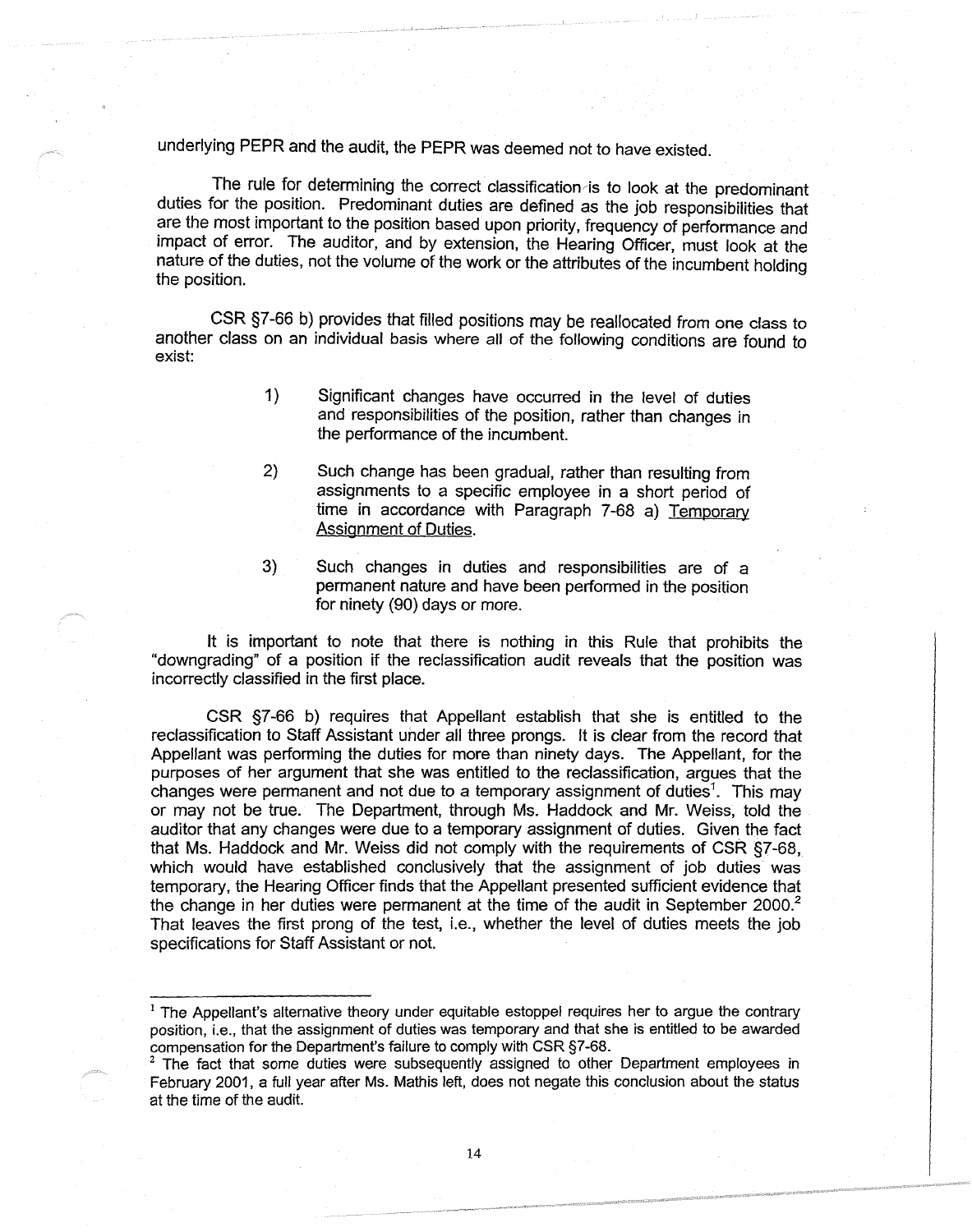Appellant argues that she should be reclassified upwards to Staff Assistant because she had assumed all of Ms. Mathis's duties other than supervising. CSR 7-66 b) 1) requires that auditor look at the nature of the duties, and not Appellant's performance of those duties. While Appellant performed the duties in an exemplary fashion, as evidenced by her outstanding PEPR, the increase in her responsibilities was merely an increase in volume and not in the nature of her responsibilities. The other problem is that, based upon the information discovered by the auditor during the audit and the information presented during the hearing, Ms. Mathis was probably misclassified as a Staff Assistant; it appears that her predominant duties, other than the supervision of Appellant, might not meet the class specifications, either.

What is left to the Hearing Officer is to examine Appellant's predominant duties, as described by her and Ms. Lucero-Holub during their testimony and as confirmed by Appellant's PEP for the relevant period. This review clearly establishes that Appellant's correct classification is Purchasing Technician. Appellant's line of reporting does not meet the General Statement of Duties for an Administrative Assistant (i.e., "performs administrative duties for cabinet member, deputy directors of large charter departments, directors of divisions within large charter departments, and directors of independent agencies pr agencies under the Mayor." See, Exhibit 0). Since Ms. Mathis's departure, Appellant has been reporting to a line-supervisor, Ms. Haddock, and not directly to the Director of Finance for the Department, Ms. Weiss. Appellant does not "coordinate payroll, budget, purchasing, personnel, information or report processing to assist organizational staff," the General Statement of Duties for a Staff Assistant. (Exhibit P) A majority of Appellant's time is spent reviewing, verifying and processing purchase orders and encumbrances and maintaining inventory files. This is almost a perfect match with the Purchasing Technician job specifications. Ms. Lucero-Holub's analysis was correct and her findings, along with the administrative review of those findings by Ms. Klawonn, must be upheld.

Normally, the discussion of this case would end here, but this is not a normal case. The problem here is that Appellant was performing "temporary" duties in excess of 30 days (actually in excess of 180 days) and received no compensation for it, and, in fact, had to pay the merit increase back because, through a technicality, the PEPR for the year ending August 15, 2000, is deemed not to exist. The issue is whether the Hearing Officer has the jurisdiction to consider these issues.

The Hearing Officer only has the jurisdiction conferred upon her by the CSA Rules. That jurisdiction is limited to " an alleged violation of the Career Service provisions of the Denver City Charter, Ordinances relating to the Career Service, or the Personnel Rules." CSR §19-10.

This appeal was brought against the Personnel Director pursuant to CSR § 19-10 2) b) (the classification of a Career Service position). That is the sole basis for the Hearing Officer's jurisdiction.

However, Appellant, at the hearing, wished to extend the Hearing Officer's jurisdiction by raising an equitable estoppel argument, citing the Department's violation of CSR §7-68. Unfortunately for Appellant, this argument fails.

The courts have applied equitable estoppel to municipalities. See Kohn v. City of Boulder, 919 P.2d 822 (Colo. App. 1995). However, for estoppal to apply, the party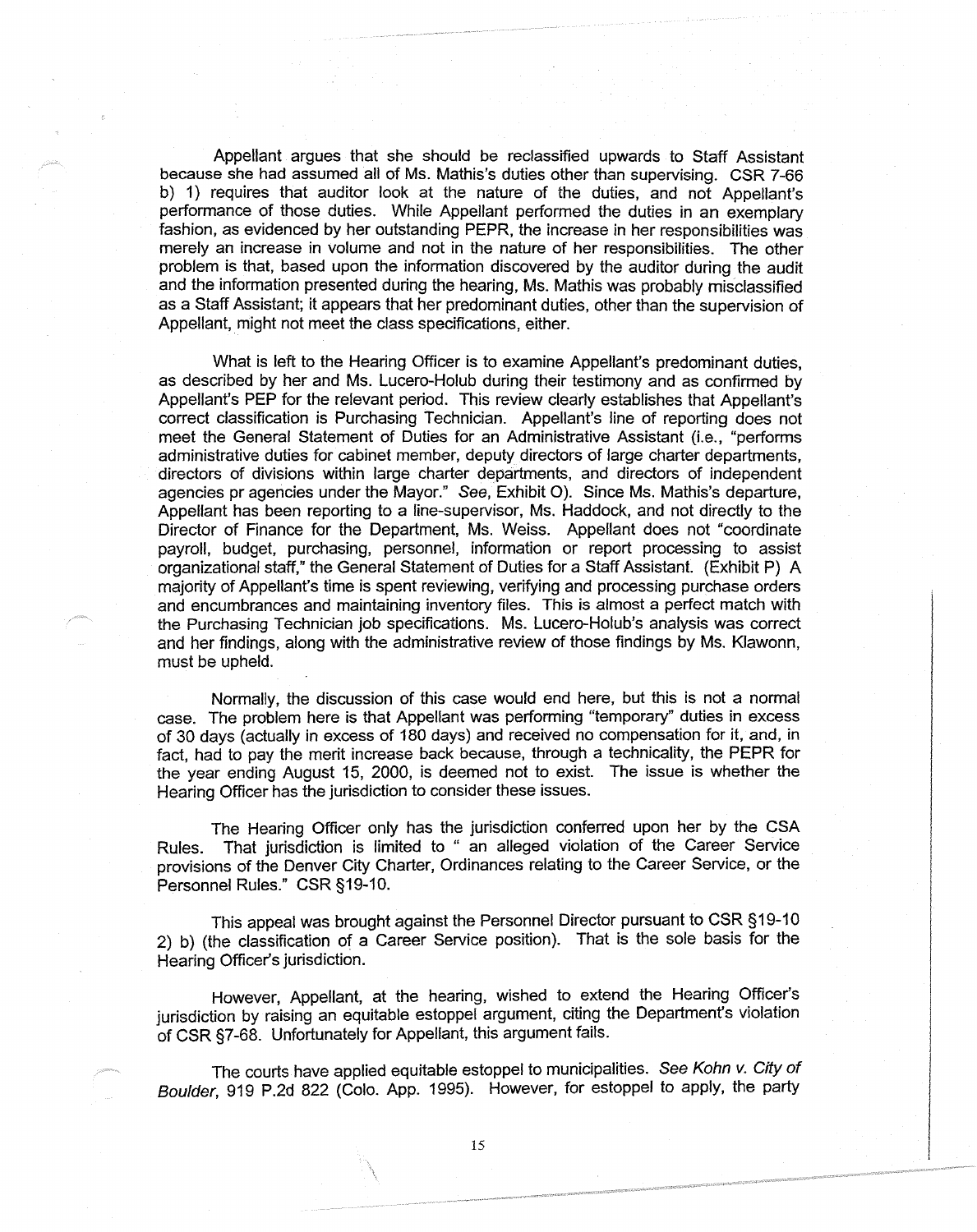against whom it is asserted must have, by word, or conduct, or silence when he or she has a duty to speak, induces another to change position to his or her detriment in reasonable reliance upon the words, conduct or silence of the first party. See Margason v. Roberts, 919 P. 2d 818, 821 (Colo. App. 1995).

The first requirement for the assertion of equitable estoppel is that it can only be asserted against the party who breached a duty that caused Appellant to change her position to her detriment. The CSA, the agency involved in this proceeding, is not the party that breached a duty to Appellant. The agency that breached its duty under CSR §7-68 was the Department of Parks and Recreation, which is not a party in this case.

There is no question here that Appellant took on additional "temporary" work, to her detriment, for more than 30 days and that the Department failed to request a 6.9% pay increase or ask permission from the Personnel Director to extend the temporary job assignment for more than 180 days. There is also evidence that Ms. Haddock and Mr. Weiss "fudged" the length of the "temporary" assignment, telling Ms. Lucero-Holub that the temporary assignment had only been since July 1, when in fact Appellant had been doing Ms. Mathis's job at least since February 1, 2000. But it is the Department, not the CSA, which violated CSR §7-68 to Appellant's detriment. Equitable estoppel cannot be asserted against the CSA in this proceeding.

The other problem is that the violation of CSR §7-68 can only come before the Hearing Officer as an appeal of a grievance under CSR §19-10 d) (grievances of Rule violations). As stated above, this appeal was brought against the Personnel Director under CSR §19-10 a). CSR §19-10 d) appeals has different procedures associated with it than CSR §19-10 a) appeals, including the requirements under CSR §18-12 that all grievances must first be filed with the supervisor within 10 days of the notice of the action which gave rise to the grievance, and then a second step to the agency head within ten days before coming to the Hearing Officer. Appellant never complied with this requirement. Therefore, the Hearing Officer has no jurisdiction to hear the grievance. Lacking such jurisdiction, the Hearing Officer has no power to order the Department of Parks and Recreation to pay Appellant an additional 6.9% for her extended "temporary" assignment.<sup>3</sup>

The other problem that Appellant complains about, her reimbursement of the merit pay, is also not properly before the Hearing Officer. The action was due to the technicality that, given the timing of the PEPR and the fact that the reclassification took effect August 1, 2000, fifteen days before the PEPR's year-end date, there does not appear to be a violation of any discretionary Rule that the Hearing Officer can address, even if it had been properly raised.

#### **ORDER**

Therefore, for the foregoing reasons, the Hearing Officer DENIES the Appellant's request for reclassification from Purchasing Technician to Administrative Assistant. Further, the Hearing Officer lacks jurisdiction to consider the Department's failure to

<sup>&</sup>lt;sup>3</sup> The issue as to whether Appellant could file a grievance against the Department of Parks and Recreation now or whether it would be untimely was not raised and is, therefore, not ripe for consideration.